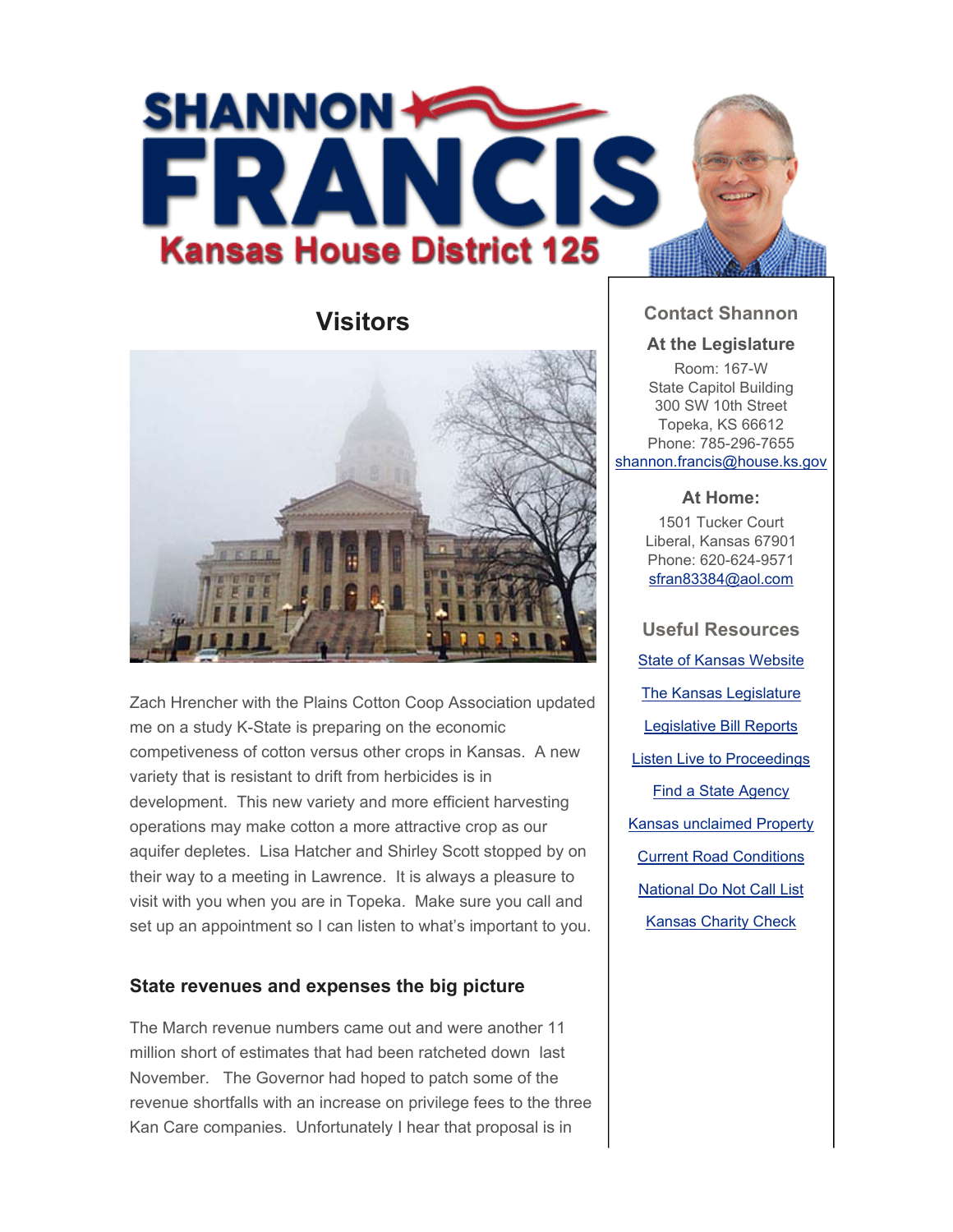trouble because of its effects on private market health insurance companies like Blue Cross Blue Shield. The cigarette and alcohol tax increases are failing to gain support as well. At the last budget briefing I attended it was estimated we may have as much as a \$500 million shortfall between revenues and expenses for fiscal year 2016. The Governor reiterated that he did not support rolling back the income tax cuts from the 2012 tax bill. The Governor is willing to look at consumption taxes. Examples of consumption taxes are sales tax, fuel tax, cigarette and alcohol taxes and fees on fertilizer and herbicides. I hear a lot about a 5 cent increase in fuel taxes or another sales tax increase. Some are pushing for removing the homestead exemption on property taxes, and adding a 10 mill statewide increase on property taxes. Others are pushing for additional budget cuts, such as sweeping another \$50 million from road projects, decreasing funding for K-12 schools and colleges and universities to make up the deficit. As part of decreasing funding for higher ed some legislators want to prohibit them from raising fees and tuition. What are your thoughts?

## **KPERS Bonding**

The House and Senate sent **SB228** to the Governor to allow the State to borrow \$1 Billion to make up for prior years unfunded KPERS liability. It also stretched out the amortization period for the unfunded liability by 10 years. **I voted against this measure** and the earlier house measure that borrowed \$1.5 billion. We have a responsibility to our retirees to properly fund the KPERS system, but we should fulfill that obligation in a fiscally-responsible and sustainable way. This bill essentially allows the state to pay off its debt with more debt - the same kind of tactic to kick the can down the road that's been used in Washington for several years now.

### **UBER**

The legislature got email bombed by UBER the taxi cab company of the internet age. There was a serious need to make sure UBER drivers had insurance and background checks. Many UBER drivers don't realize normal car insurance may not cover them when they are driving for hire. As a result of UBER's attempts to influence legislation, I and every other